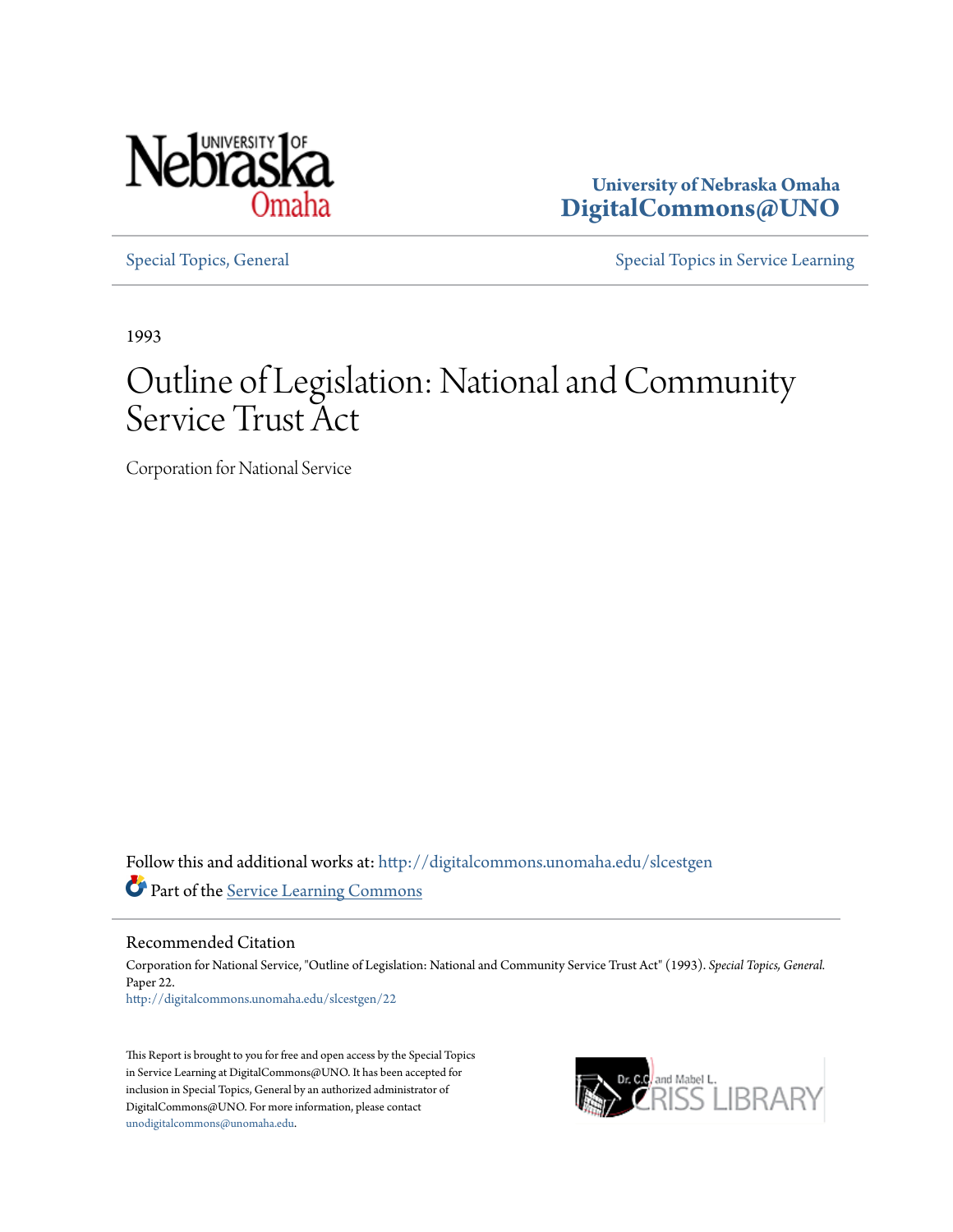#### OUTLINE OF LEGISLATION

# **NATIONAL AND COMMUNITY SERVICE TRUST ACT**

The national service initiative is designed to tackle the nation's problems by mobilizing Americans of every background, and particularly young people, in service to our communities and country. The programs extends support for service from the youngest elementary students to our oldest citizens, and includes everything from part-time volunteer activities to full-time public service jobs. The centerpiece of the effort to support service is a new program to offer educational awards to Americans who make a substantial commitment to service. In addition to this program, which builds on the youth corps and demonstration programs of the National and Community Service Act of 1990, the National Service Trust Act includes:

**Extension and improvement of programs in the National and** Community Service Act of 1990 that enhance elementary and secondary education through community service in schools, support after-school and summer programs for school-age youth, and fund service programs on college campuses.

Support for the Civilian Community Corps, to provide service opportunities in areas adversely affected by defense cutbacks.

Support for the Points of Light Foundation, to support volunteerism.

**• Extension and improvement of VISTA and the Older American** Volunteer Programs authorized by the Domestic Volunteer Service Act.

Acceleration of implementation for the Stafford Loan Forgiveness program.

> NSLC c/o ETR Associates 4 Carbonero Way Scotts Valley, CA 95066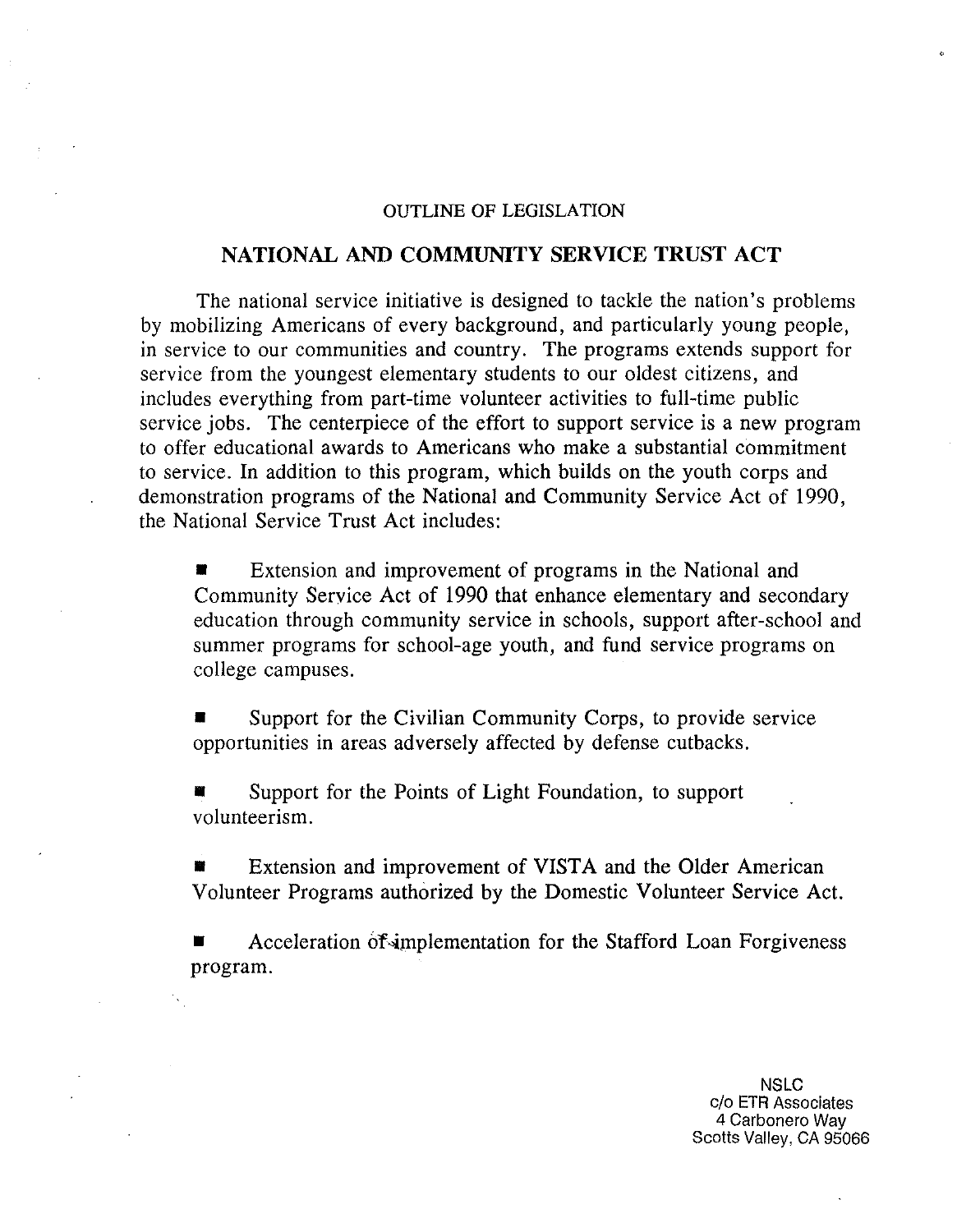## NATIONAL SERVICE TRUST ACT

#### Focus of Service

• National service must address unmet educational, environmental, human, or public safety needs.

The Corporation and State Commissions must establish priorities among these needs that programs must address.

• National service must improve the life of the participants, through citizenship education and training.

• Participants may not displace or duplicate the functions of existing workers.

#### Corporation for National Service

#### *Structure*

• The national service program will be administered by a government Corporation for National Service, created by combining two existing independent federal agencies, the Commission on National and Community Service and ACTION.

The Corporation will be responsible for administering all programs authorized under the National and Community Service Act and Domestic Volunteer Service Act, including VISTA and the Older American Volunteer Programs. The Corporation will also fund training and technical assistance, service clearinghouses and other activities.

The Corporation will have authority to combine the functions of the two sets of programs in order to reduce bureaucracy, but will maintain the distinct operational features of the VISTA and Older American Volunteer programs.

• Current ACTION employees will transfer into the Corporation within the civil service system, but other employees will be governed by a more flexible, merit-based, competitive personnel system exempt from certain civil service requirements.

In order to build private and non-government support, the Corporation may solicit and accept private funds.

#### *Governance*

The Corporation will have a fifteen-member volunteer Board of Directors appointed by the.President and confirmed by the Senate. It will be bipartisan, representing a broad range of viewpoints, and include persons experienced in national service and similar programs; experts in providing educational, environmental, human, or public safety service; and at least one person between the ages of 16 and 25. Board members will serve for a term of 5 years.

2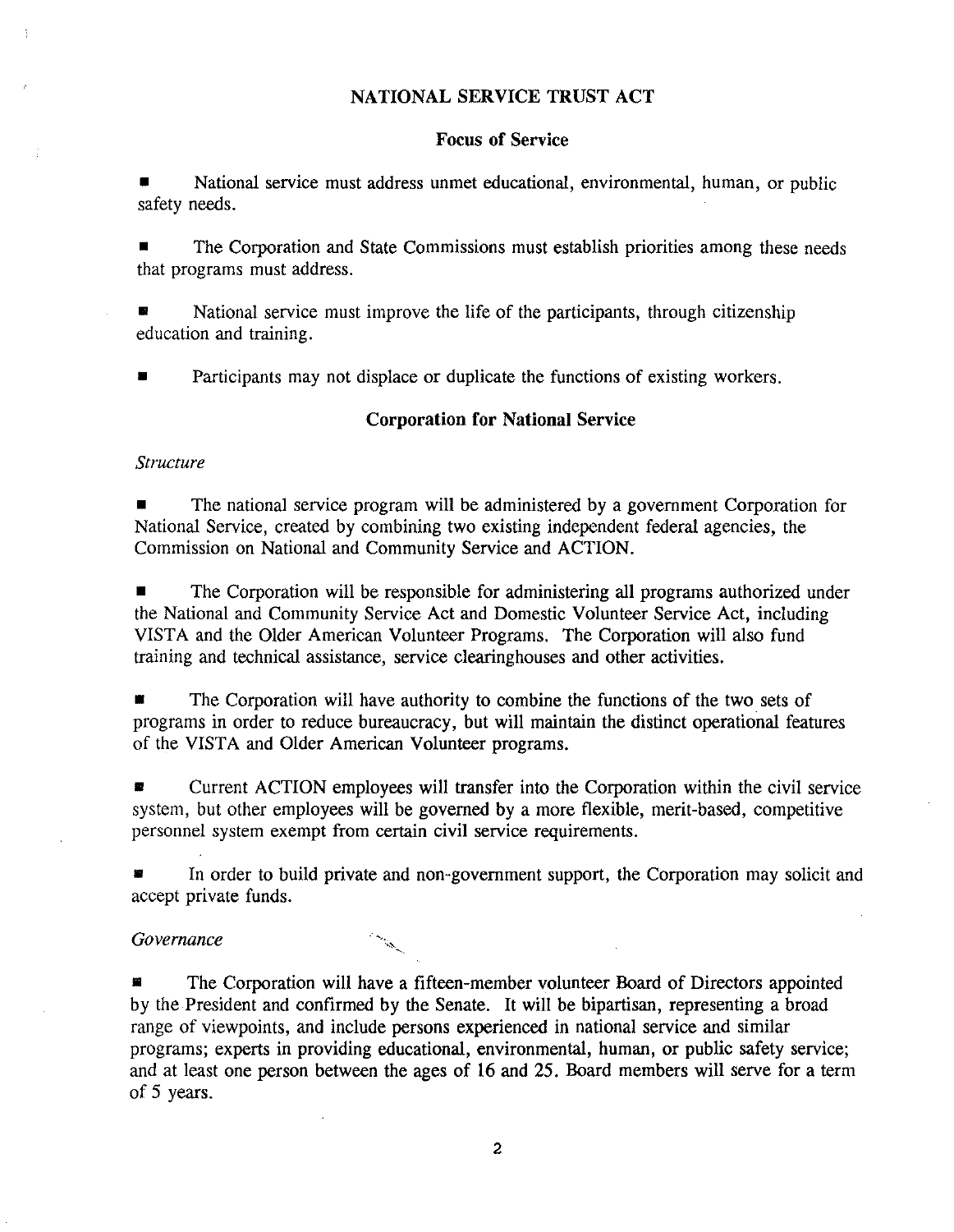Eleven Cabinet secretaries will serve as non-voting ex-officio members.

**<sup>11</sup>**The President of the United States will appoint the first Chairperson of the Board. The Board will appoint subsequent Chairpersons.

**<sup>11</sup>**The Board will review and approve the Corporation strategic plan, grantmaking decisions, regulations and policies, and evaluation plan. It will also review and advise the Corporation President concerning overall policies of the Corporation, receive and act on reports of the Inspector General, make recommendations regarding research, ensure the effective dissemination of information, and advise the President of the United States concerning service.

**1111** The President of the United States will appoint the President of the Corporation.

**1111** The President of the Corporation will have control over personnel, prepare the strategic plan, prepare grant decisions, make grants, prepare regulations and implement them, prepare an evaluation plan, establish measurable performance goals for programs, consult with agencies, suspend payments in certain instances, prepare the annual report, and submit to Congress such reports as are required.

## *Oversight*

An Inspector General will oversee programs to guard against fraud and abuse.

**<sup>11</sup>**Programs must arrange for independent audits and evaluations, and may also be required to participate in national or State evaluations.

**<sup>11</sup>**The President will establish measurable performance goals for all programs.

# **State Commissions**

# *Structure*

**<sup>11</sup>**In order to receive a grant, each State must establish a commission on national service or comparable entity. The Corporation will provide funding for the State commission on a sliding matching scale, declining from 85 percent in year one to no more than 50 percent in year 4. The Corporation will provide to State Commissions not less than \$125,000 in the first year, and not less than \$175,000 in subsequent years. The Corporation will provide to State Commissions not more than \$750,000.

With the approval of the Corporation, States may utilize alternative administrative entities, as long as they involve diverse participation in policymaking.

Commissions will have 15 to 25 members appointed by the governors on a bipartisan basis. There must be at least one individual with expertise in training youth, one individual with experience promoting volunteerism among older adults, one representative of community-based agencies, the head of the State educational agency, a representative of local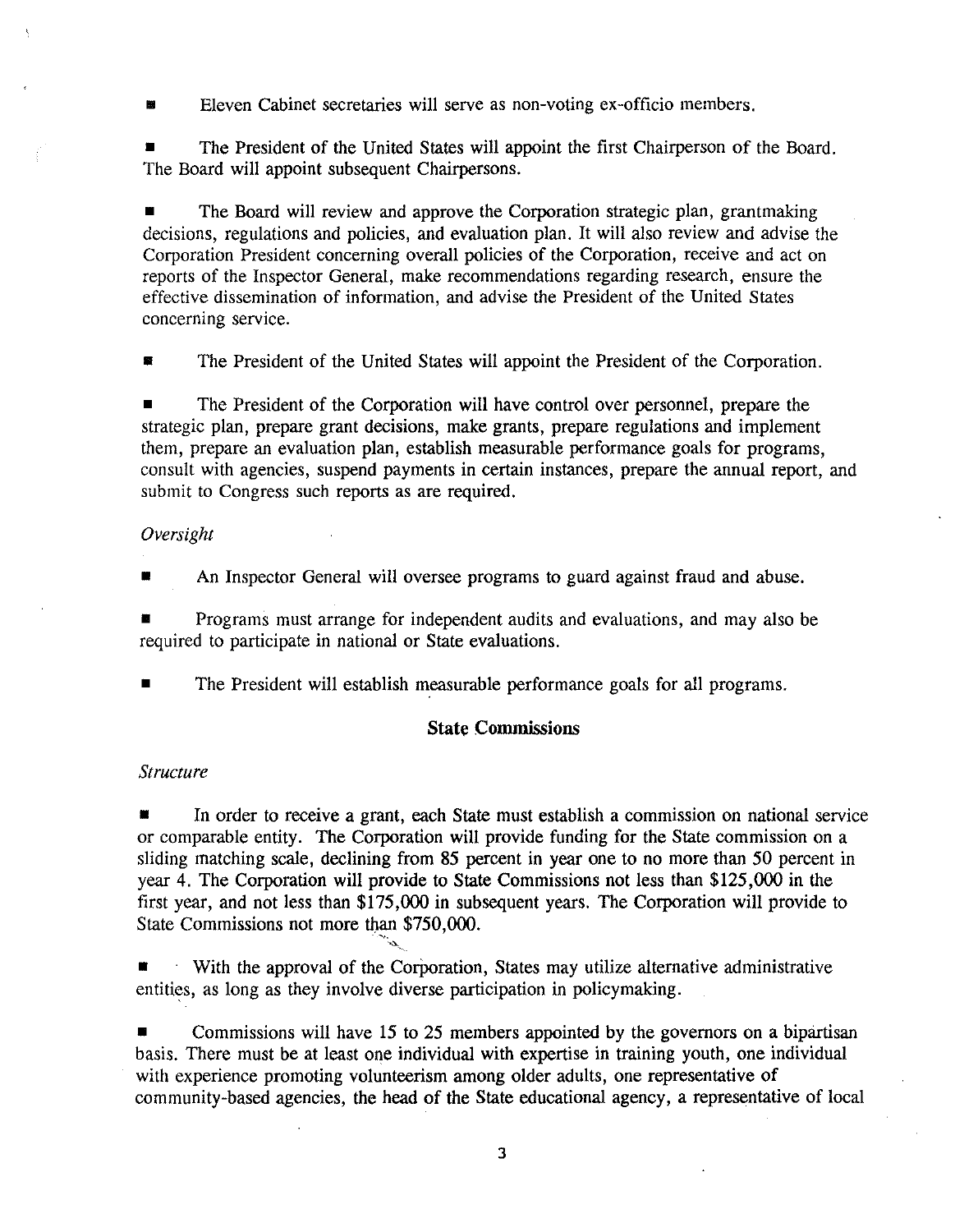governments, a representative of local labor organizations, a representative of business, a youth, and a representative of a national service program. Other members may include local educators, experts in the delivery of certain services, representatives of Indian tribes, and out-of-school youths.

• A representative of the Corporation will sit on each commission as an ex officio member (unless the State chooses otherwise) and act as liaison between the commission and the Corporation.

• State commissions will be responsible for States' strategic plans, State applications for funding, assistance providing health and child care, State recruiting and information systems, grant administration, and projects and training methods. State Commissions may not operate programs, though they may fund State agencies that do.

• State commissions must allocate at least 60 percent of their funds to non-State entities.

#### **Allocation of Funds**

• States submitting plans approved by the Corporation will receive one-third of funds according to a population-based formula and one-third on a competitive basis.

• One-third of funds will be allocated directly by the Corporation. Programs eligible for priority consideration include federal programs, national nonprofit organizations operating multiple programs or competitive grant programs, national service initiatives in more than one State and meeting priority needs, proposals to replicate successful programs in more than one State, professional corps, and innovative national service programs. In cases of programs of comparable quality, there is a general priority for non-profit organizations. States may also receive certain of these funds.

#### **Programs**

## **Goals**

• The Corporation will establish measurable goals regarding the impact of the service on the community and on participants. Programs will also develop their own goals particular to their situation.

#### *Eligibility*

**• Programs eligible for national service designation include diverse community corps,** youth corps, specialized service programs focusing on a specific community need, individual placement programs, campus-based service programs, programs that train and place servicelearning coordinators in schools or team leaders in corps programs, intergenerational programs, national service entrepreneurship programs, professional corps, youthbuild programs, and Communities in Action Programs.

4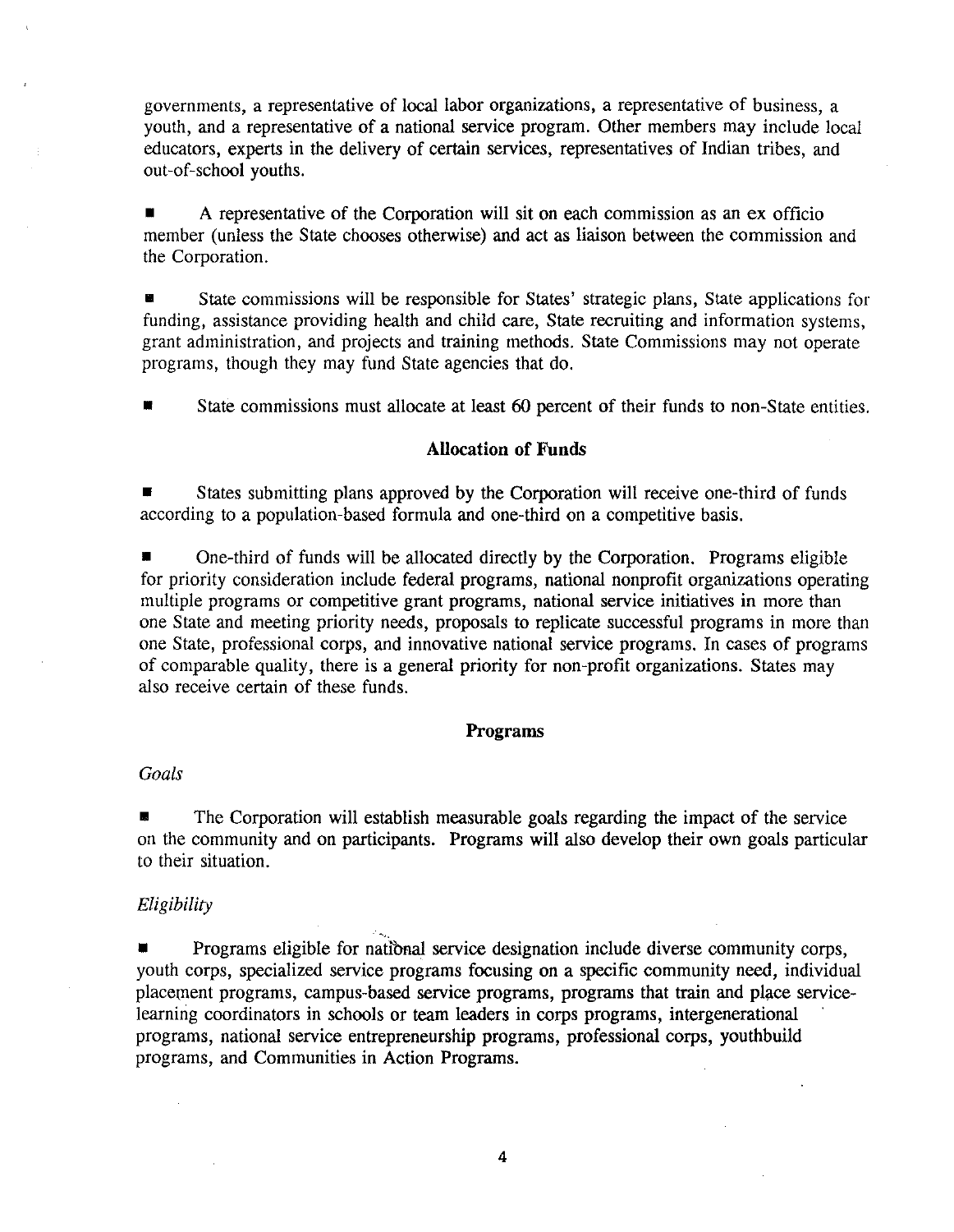• Programs may be run by non-profit organizations, institutions of higher education, local governments, school districts, States, or federal agencies.

• Programs may not provide direct benefits to for-profit businesses, labor unions, or partisan political organizations, or use program assistance for religious activities. Programs must comply with restrictions in section 501(c)(3) of the Internal Revenue Code.

## *Selection*

• Selection criteria include quality (based on criteria developed in consultation with experts in the field), innovation, sustainability, and replicability of programs.

Past experience and management skills of program leadership, extent of building on existing programs, and recruitment from communities served and their involvement in program design, leadership and operation will also be taken into account.

• Programs serving communities of greatest need will receive special priority. These include communities designated as economically disadvantaged, environmentally distressed, adversely affected by reductions in defense spending, adversely affected by Federal land management practices, or areas of high unemployment. Fifty percent of assistance should be distributed to these areas, with a priority for recruitment from such areas.

## *Funding*

All participants will receive educational awards.

• To develop programs, one-year planning grants will be available. To support national service participants, three-year renewable grants will be available for program expansion or replication.

• Administrative costs will be limited to five percent of all grants other than planning grants.

• Programs must pay 15 percent of the stipend and health care benefits in cash and 25 percent of other program costs receiving federal support. The 25 percent match may be in cash or in kind from any source other than programs funded under the National and Community Service or Domestic Volunteer Service Acts.

Federal funds must supplement, not supplant, State and local dollars.

# **Participants**

# *Eligibility*

Individuals may serve before, during, or after post-secondary education.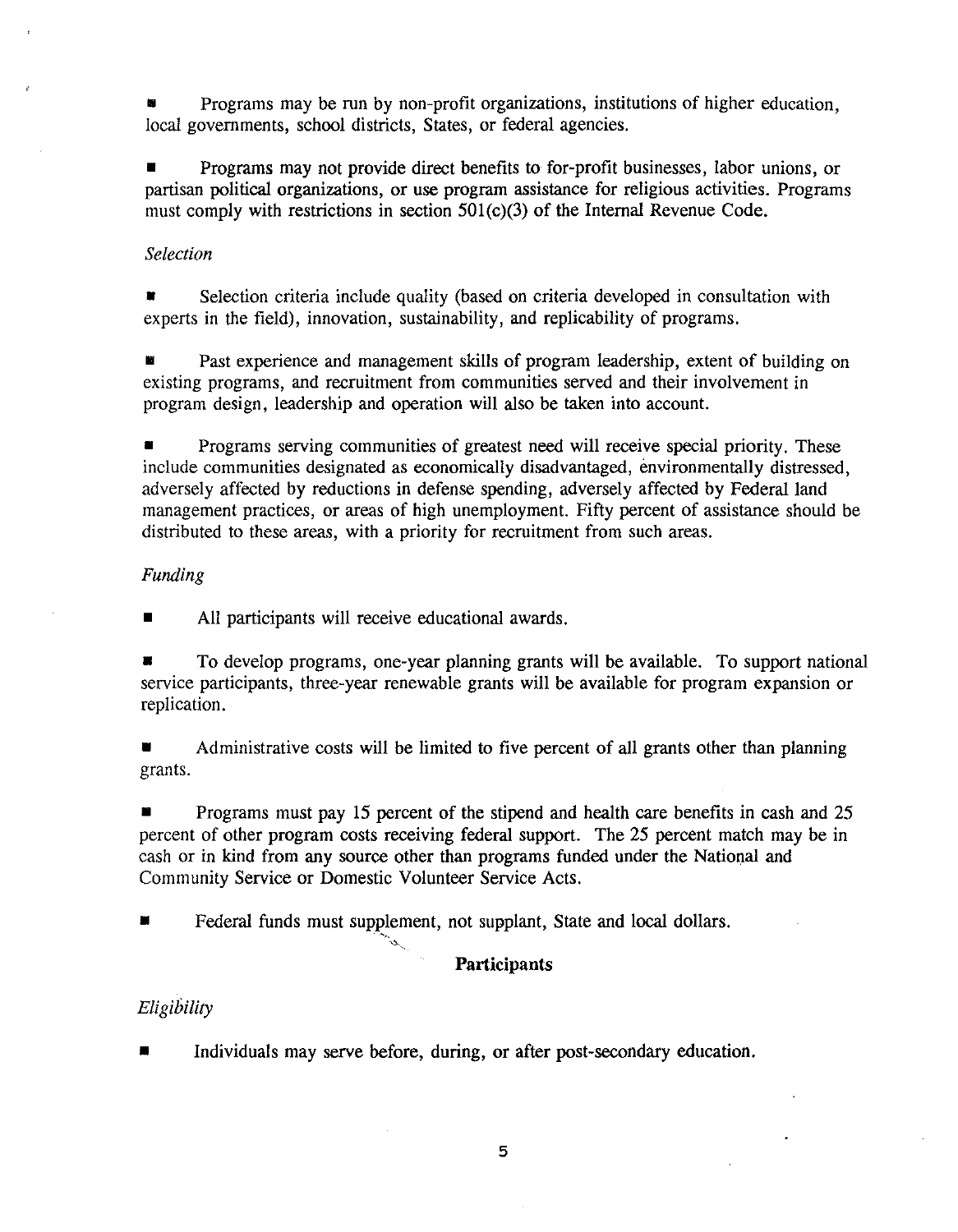**••** In general, participants may be age 17 or older. Youth corps participants may be age 16 or older.

• Participants must be high school graduates or in most cases agree to achieve their GED.

#### *Selection*

**• Participants will be recruited and selected on a nondiscriminatory basis and without** regard to political affiliation by local programs designated by States or the federal government.

• National and State recruitment system will help interested individuals locate placements in local programs. Information about available positions will be widely disseminated through high schools, colleges and other placement offices. Recruitment efforts must pay special attention to the needs of disadvantaged youths. A special leadership corps may be recruited, trained, and placed to assist in the development of new national service programs.

## *Term of Service*

• To earn an educational award, a participant in a designated program may serve a term of service full-time over one-year or part-time over two years (three years in the case of students). The term of service is 1700 hours for full-time service and 900 hours for part-time service (with a correspondingly smaller award). An individual may serve up to two terms and earn up to two educational awards. The Corporation has authority to develop provisions to offer smaller awards for shorter periods of service.

## *Educational Awards*

• Educational awards of \$4,725 will be provided for a term of full-time service. Educational awards may be used to repay loans for higher education or to pay for higher education or training.

• Educational awards will be federally funded and deposited into a national service trust on behalf of all participants accepted into the program. Organizations and individuals may donate funds to support national service participants in the donor's community.

Payments will be made-directly to qualified post-secondary educational institutions, including two- and four-year colleges, training programs, and graduate or professional programs.

In the case of participants with outstanding loan obligations for qualified educational activities, awards will be paid directly to lenders.

Awards must be used within seven years of completion of a term of service.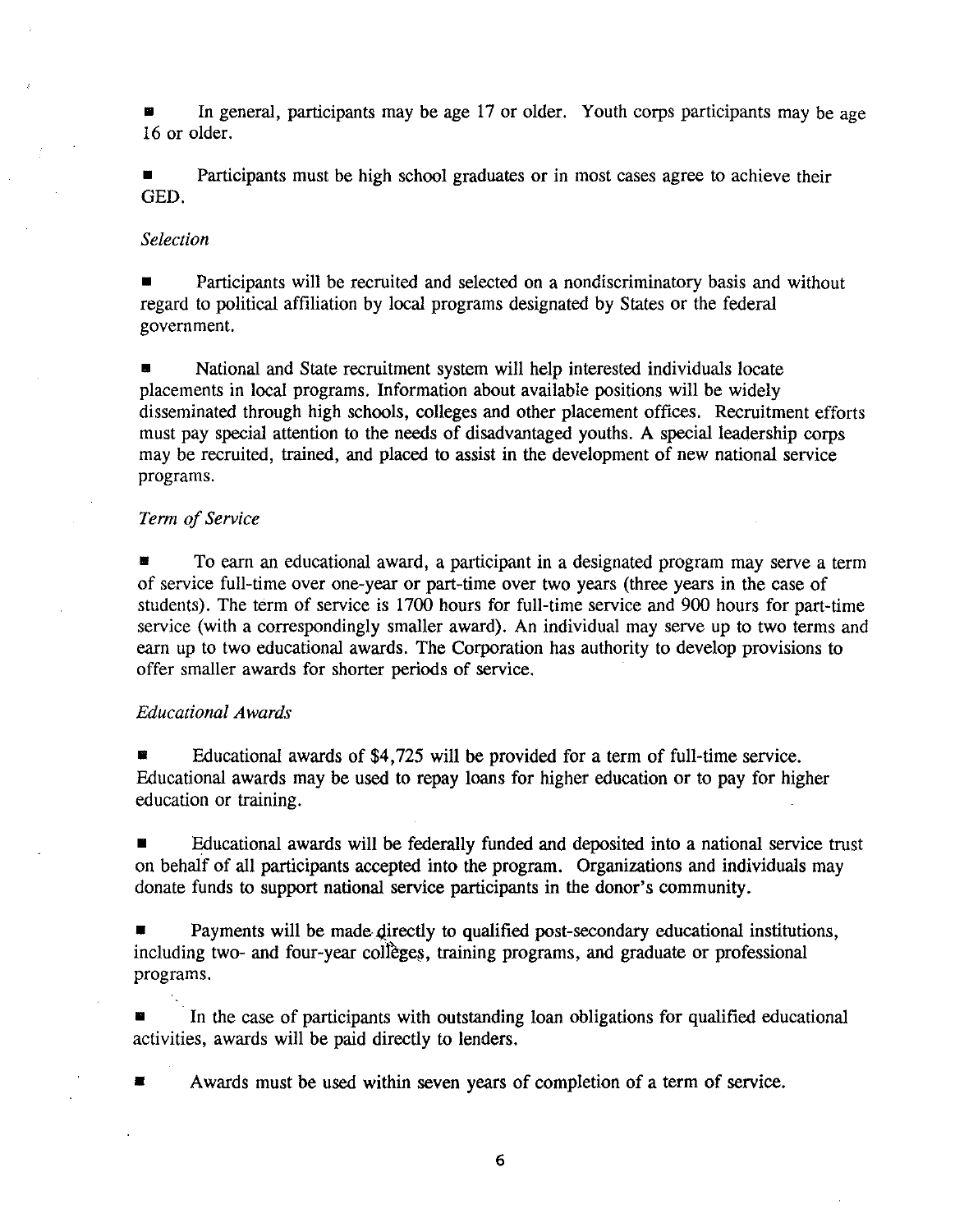## *Stipends*

**• Programs will set stipends within guidelines. Programs may provide stipends no less** than the amount received by VISTA volunteers and no greater than twice that amount. Federal support will be limited to a match of 85 percent of the VISTA allowance, with programs paying any stipend costs above that amount.

• In the limited case of designated professional corps in areas of great need, such as teaching and public safety in underserved areas, participants may be paid a salary in excess of the guidelines and receive an educational award. However, no federal support will be available for a stipend, and professional corps will be selected on a case-by-case basis directly by the Corporation.

#### *Health and Child Care*

• All participants without access to health insurance will receive health coverage. Federal dollars will pay up to 85 percent of the cost of these benefits.

**• Participants will receive child care assistance, if needed.** 

 $\mathcal{L}$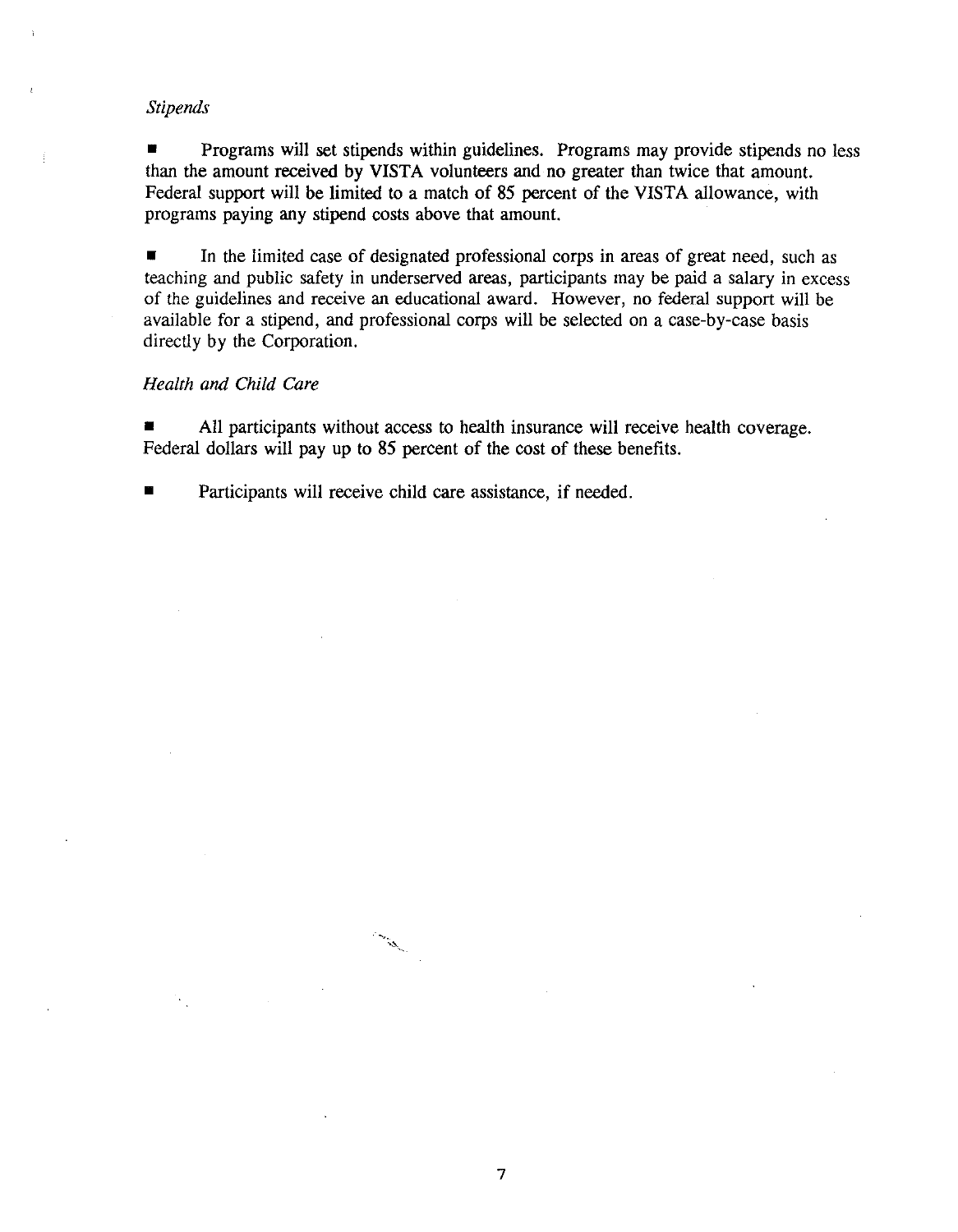# **Serve-America**

The proposal extends and expands the existing Serve-America program for school-age youth and Higher Education Innovative Projects for Community Service. Modifications to these programs are described below.

#### Service-Learning Program

#### *Program Goals*

• To build a foundation for service among the nation's youth, inspiring them to serve and instilling in them the values and attitude to serve effectively after graduation.

• To create opportunities for all American children to serve our country.

#### *Types of Programs*

• Programs may be partnerships of local education agencies and community-based organizations.

Local educational agencies may receive planning grants to hire service-learning coordinators.

#### **Types of Funding**

School-based programs will be eligible for funding through State educational agencies, partly based on formula and partly through competition.

• State educational agencies must develop State plans that indicate programs to be funded and detail 3-year strategies for service-learning in their States. The Corporation must approve State plans.

• Programs may receive one-year planning grants for school-based programs. Subgranting to experienced institutions for school-based programs will also be allowed.

• All local programs will be required to provide at least 10 percent of total program costs in the first year of funding, increasing to *50* percent in the fourth. Local programs may utilize other federal education funds to meet the match requirement.

## *Training ami Technical Assistance*

• Clearinghouses will be expanded to further enable them to disseminate information and curriculum materials; train teachers, service sponsors and participants; and provide needs assessments or technical assistance.

States will also receive additional resources to train and educate State educational personnel.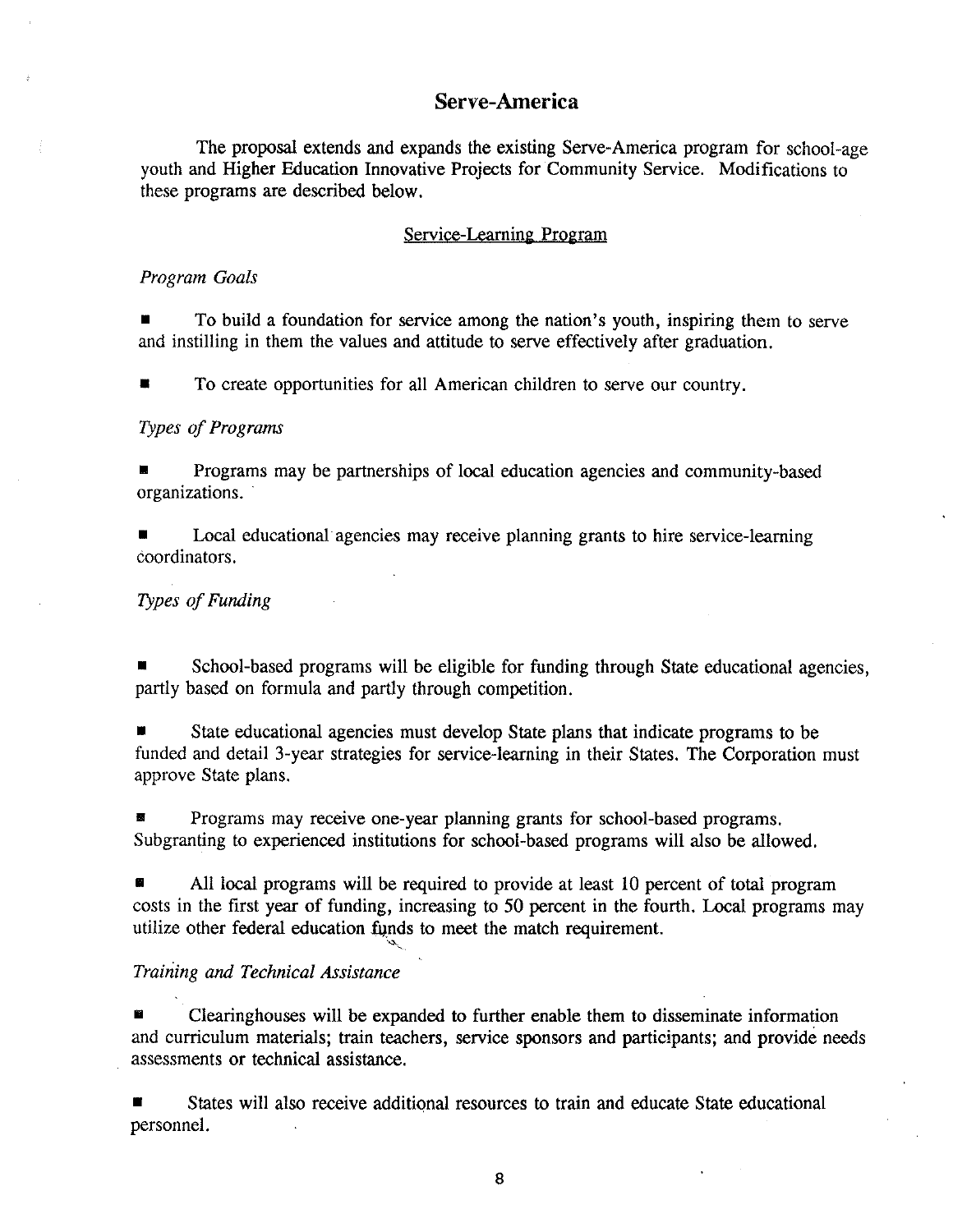## Community-based Program for School-Age Youth

• Community-based organizations working with school-age youth may receive grants from the State Commission for programs to involve such youth in community service.

• National non-profit organizations may apply to the Corporation to make subgrants or run multi-state community-service programs for this population.

#### Higher Education Innovative Projects

• Higher Education institutions, consortia of such institutions, or partnerships of higher education institutions and non-profit institutions may receive grants from the Corporation for student community-service programs or programs to train teachers in service-learning methods.

• Funds may supplement College Work-Study funds being used for community service placements.

# **Extension of the Domestic Volunteer Service Act of 1973**

The proposal extends and expands VISTA and Older American Volunteer Programs authorized by the Domestic Volunteer Service Act. Following a transition period, these programs will be administered by the Corporation for national service.

## VISTA

- **EXTERENGERIFF 2** Extends authority for the VISTA program and increases number of VISTA volunteers.
- Authorizes new VISTA Summer Associate program.

• Authorizes a University Year for VISTA program to encourage student volunteer efforts addressing the needs of low-income communities.

 $\blacksquare$  Removes restrictions limiting the flexibility to manage VISTA, while reaffirming commitment to recruiting a diverse group of VISTA volunteers including young and older adults.

Increases post-service stipends by \$30 for each month of service. Such stipends are not available if VISTA volunteer accepts an educational award under the national service trust.

 $\blacksquare$  Continues support for VISTA Literacy Corps.